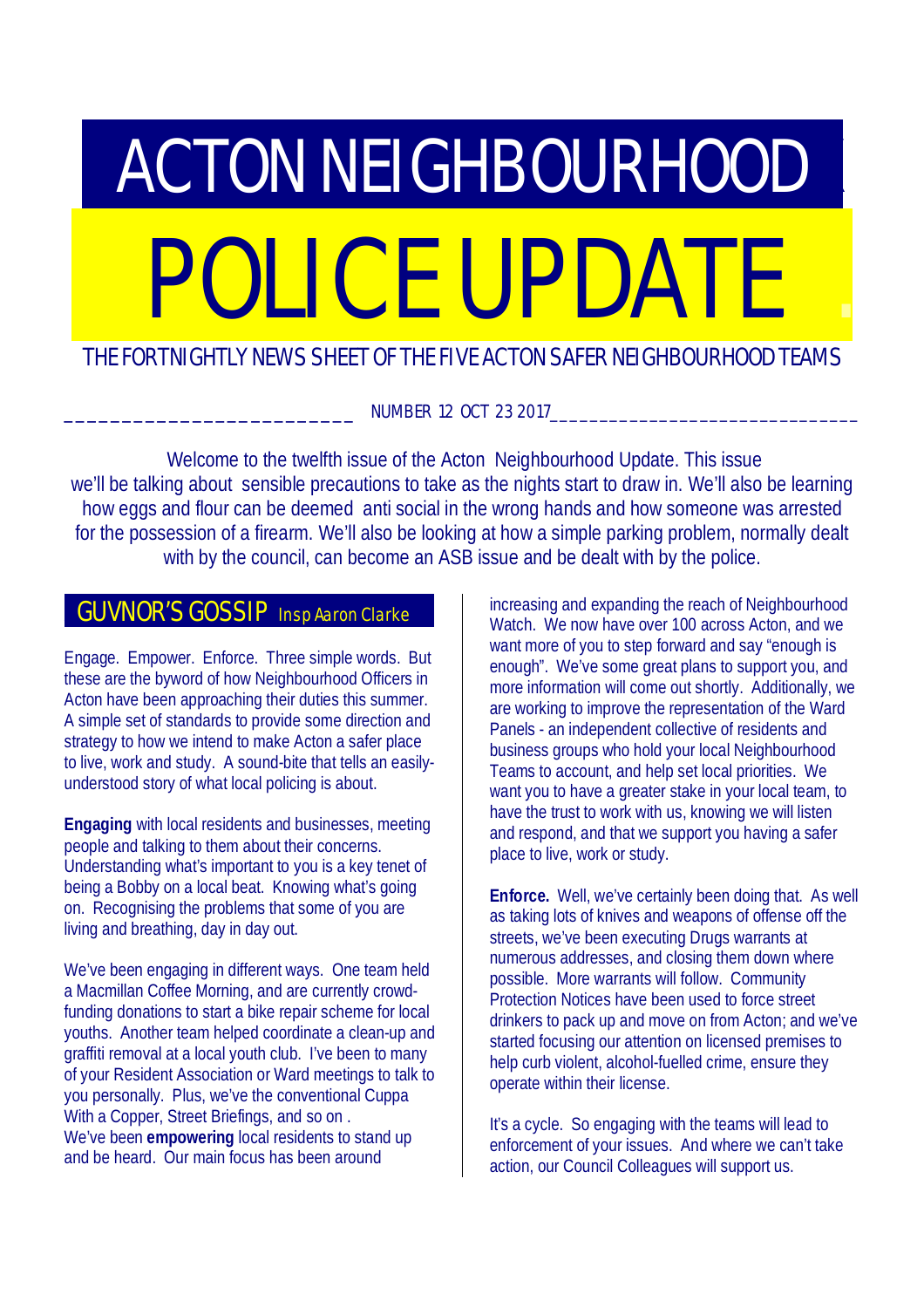## SOUTHFIELD WARD

#### **Telephone 0208 721 2946 E mail southfield.snt@gmail.com Twitter @MPSSouthfield See the Southfield Ward Team on Facebook**

The Southfield Team have been busy dealing with a number of things on and off their ward. On 6th Oct they were called to deal with the after effects of a fire which closed The Vale for a short period of time.

A small fire had broken out in a resident's bathroom. The cause of the fire is still under investigation, but it seems it could have been an electrical fire. Luckily no one was hurt but the incident did cause considerable traffic disruption for a couple of hours.

Very occasionally the team get called off their ward to help other teams. A week after the fire on The Vale two members of the team were asked to go to Southall to deal with the after effects of a number of other fires.

This time these fires were far fro accidental. They were the result of a series of concerted Arson attacks. While each Attack was investigated it was the responsibility of the police to preserve potential evidence and seal off the sites to the public and create Crime Scenes. These "sterile" enabled Forensic SOCO's ( Scene of Crime Officers) to carefully look for evidence as to the perpetrator.

During the period covered by this Update the Team have also been busy visiting every shop, pub or restaurant in their area that is licensed to sell or serve alcohol. The reason for this is firstly to ensure the details currently held are accurate and up to date, including the licensees home contact details, and secondly to check up on all the CCTV. It is preferable that all licensed premises have properly working and maintained CCTV. The officers have worked there way around the ward to check said cameras, and to check the images could be downloaded. They have also checked that premises staff no how to download material, should they be asked to do so by the police.

The Team have also conducted Weapons Sweeps in a couple of specific locations on the Ward. As mentioned before these sweeps send a specific message to criminals that the areas they might consider hiding weapons are regularly searched by police in their quest to keep the area safe.

The Team recently agreed their Promises to the SNT Ward Panel with regards to the policing of the ward. They have a point of making reassurance patrols in the three areas mentioned. They have been keeping an eye on the railway footbridge from the junction of Fletcher Road and Church Path and the surrounding roads. They have also been patrolling Acton Green between Turnham Green and Chiswick Park Stations and maintaining a presence on the Beaconsfield Estate.

On the engagement front the Team have continued with their commitment to working with the Community wherever possible. They conducted two street briefings on Mansell Road and Woodstock Road, where they knocked on doors and introduced themselves.

They also met up with their community at two Cuppa with a Copper Sessions. The first was held at Lavellis on South Parade on October 1st where the team were able to reassurance residents about cross border cooperation with regards to drugs misuse, and the second was at The Plum Duff on Southfield Road on Friday 13th. This last one was particularly well attended. The Team would like to take the credit for this but feel at least part of the reason must be attributed to the excellent quality of owner Ian's coffee!

As the nights draw in there is often a slight , and thankfully temporary, increase in Anti Social Behaviour occurs across London.

To counter this the Met normally tasks specific extra patrols to try and nip this in the bud. This year is no exception. Please be particularly careful with your mobile phone. Do not brandish it about , advertising its presence it to anyone inclined to relieve you of its ownership.. Try and travel in pairs if you are walking home late at night and get a spy hole fitted in your front door so you can verify the identity of late night callers before you actually open said door.

#### **Forthcoming Events**

#### **Cuppa with a Copper**

Tues Oct 24 Sparrow Café Acton Lane 11-12pm

Mon Oct 30 Plum Duff Southfield road 11-12pm

Sun Nov 5 Lavelli South Parade 4-5pm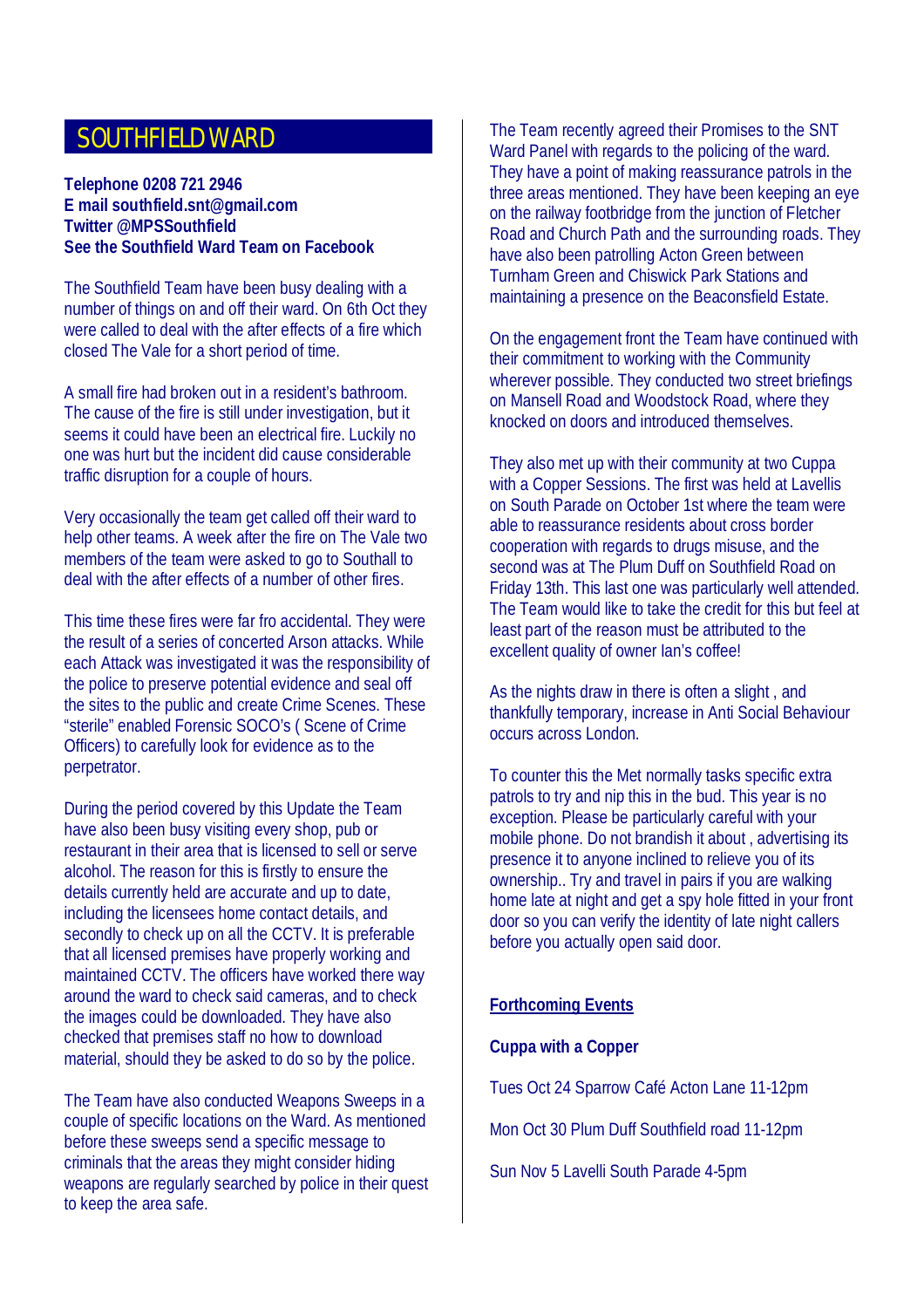#### **Street Briefings**

Fri Nov 3rd 6-7pm Evelyn Road

Thurs Nov 9th Eridge Road

Tues Nov 21st 5-6pm The Orchard

## HANGER HILL WARD

**Telephone: 0208 721 2947 E Mail: hangerhill.snt@met.police.uk Twitter MPSHangerHill See the Hanger Hill Team on Facebook**

On Friday 6th October 2017 PCSO Ikram Syed attended a Street Briefing on Hanger View Way W3. He was approached by a number of residents to give crime prevention surveys in the area. The event went well and PCSO Syed took the opportunity to meet residents and promote Neighbourhood Watch in the area as well.

On Friday 6th October 2017 at 12pm PC Rene Biro and PC Prabjeet Bhogal had a beneficial meeting with John Stanton from Ealing Council's Safer Community Team where a number of issues were discussed. These included the necessity to visit and safeguard vulnerable residents, to reduce antisocial behaviour in the area, and ways to "design out" crime. Designing Out Crime entails making good initial design decisions in order to combat crime.

The SNT would like to thank John Stanton for his efforts and attending the monthly meetings. An example of the partnership work was when a resident emailed the SNT regarding a abandoned vehicle responsible for increased ASB. The SNT liaised with John and as a result the vehicle was quickly removed .

Hanger Hill SNT have continued to target specific areas within the ward to reduce street drinking. Shops have been liaised with and reminded about their roles and responsibilities about selling alcohol. Hanger Hill SNT have also explained to local businesses about the anti social behaviour it can cause selling eggs and flour to children around Halloween/ Autumn nights

Local businesses have bought up the issue of people loitering outside their businesses and causing anti social behaviour and harassing customers. As a result whilst officers were on foot patrol on Friday 6th October 2017,

they spotted a number of males touting for work. Community Protection Notices (CPN's) allow officers to tackle this issue the same way as street drinking. All males were given verbal warnings and due to the language barrier a Romanian interpreter was used to ensure a clear message was communicated.

On Tuesday 10th October between 4pm and 6pm Hanger Hill officers took out the speed gun and were monitoring speeds around Corringway W5 and surrounding areas. There were a number of drivers reminded of the speed limit on these particular residential roads which is 20MPH!!

This was really well received from the residents and businesses around the area, as it has been a long standing issue of people speeding up and down these roads and going around roundabouts the wrong way . On this day we used education, in the forms of leaflets, and words of advice were given out. All officers were wearing their hi visibility jackets so this created a great impact around these areas as the officers were extremely visible. On this occasion the Speed Gun Operation was conducted by officers but the ward also take part in Community Road Watch, where local residents volunteer to help.

On Friday 13th October 2017 ward officers attended the Café opening at St Marys Church, NW10. It was great to see local residents supporting the café and this was reflected in the number of people who attended. It was also nice to meet new residents on the ward because, as one resident mentioned, there were not many social events where residents could meet one another. The café opening created a positive impact on the local community. At the same time officers spoke with organisers of the event and they were pleased to see their local Police Team attend and show their support. Officers also took the time to enjoy coffee and some homemade cakes and officers would like to thank the event organisers for inviting them!! .

Ward officers have been supporting local residents with concerns over alcohol related anti social behaviour. A local business has recently applied for a licence review for an increase in selling high strength alcohol. Ward officers have been in contact with the Licensing Team and together have ensured the best outcome is achieved for local residents by opposing this. Officers would like to thank local residents who have been supportive on this matter together with local Councillors; we are, of course, looking to act in the best interest for our residents.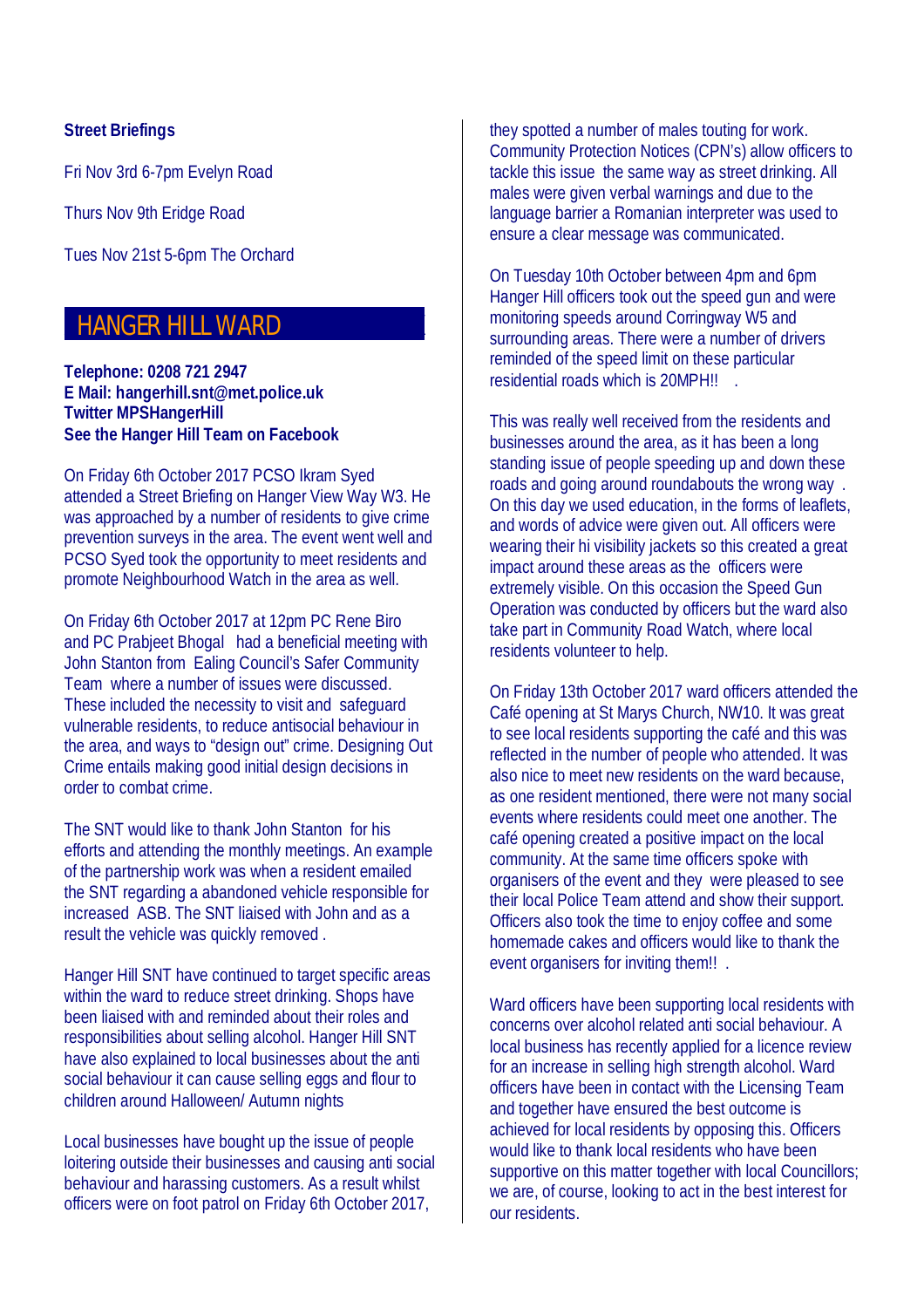On Thursday 12th October 2017, ward officers were on foot patrol when a local resident approached officers and raised concerns about a moped which was believed to be abandoned in the local area, and asked for Police assistance. PS Marcelle and PC Biro went to the local area and following an extensive search were able to locate this moped. On conducting checks, the moped was reported stolen and officers arranged for recovery as there could have been forensic opportunities. The resident was happy with this outcome as the moped was causing concerns in the area. This type of enforcement is led by local knowledge and residents being able to speak with their local police team about issues concerning them.

#### **Weapons Sweeps**

Sunday 29th October 2017 - Hillcrest Road, W5 - 6 - 7pm Thursday 2nd November 2017 - Montpelier Park, W5 -

2-3pm Friday 10th November 2017 - Quill Street, W5 - 1- 2pm

Wednesday 15th November 2017 - Chatsworth Road, W5 - 2-3pm

Saturday 25th November 2017 - Thackeray Court, W5 - 12-1pm

Tuesday 28th November 2017 - Garrick Close, W5 - 12 - 1pm

#### **Contact Point - Ashbourne Parade, W5**

Wednesday 25th October 2017; 7-8pm Thursday 26th October 2017; 7-8pm Saturday 28th October 2017; 2-3pm

Wednesday 1st November 2017; 7-8pm Thursday 2nd November 2017; 7-8pm Saturday 5th November 2017 - 2-3pm

Wednesday 8th November; 7-8pm Thursday 9th November 2017; 7-8pm Saturday 11th November 2017; 2-3pm

Wednesday 15th November 2017; 7-8pm Thursday 16th November 2017; 7-8pm Saturday 18th November 2017; 2-3pm

#### **Street Briefings**

Saturday 28th 2017 - Abbey Parade, W5 - 5 - 6pm

Wednesday 1st November 2017 - Ashbourne Road, W5 - 3-4pm Thursday 9th November 2017 - Hanger Green, W5 - 3- 4pm Thursday 16th November 2017 - Brunswick Road, W5 - 5-6pm

Wednesday 22nd November 2017 - Twyford Abbey Road, NW10 - 6 - 7pm

Monday 27th November 2017 - Travelodge, NW10 - 10- 11am

## SOUTH ACTON WARD

#### **Telephone: 0208 649 3574 E Mail: southacton.snt@met.police.uk Twitter @MPSSouthActon See the South Acton Team on Facebook**

On Friday October 6th South Acton Officers working in partnership with Ealing Council and Fraud investigation officers conducted a walk-around to target misuse of disabled parking badges. Patrols were conducted on Horn Lane, Churchfield Road, The High Street and Church Road amongst others. Numerous drivers were warned in regards to poor/dangerous parking and one driver was reported to be summoned for misuse of a disabled parking badge.

On Wednesday October 4th officers from South Acton SNT joined officers from across Acton Cluster, Operation Sparta and three Special Constables to conduct a warrant in East Acton. As a result of this a male was arrested by PC Yu Zhang for possession of a firearm and possession of cannabis.

Officers conducted a joint walk-around with Catalyst housing on 11 October and exchanged Intel and information regarding ASB on the South Acton Estate. Further partnership work planned to enforce tenancy agreements with tenants causing problems

Like their colleagues on Southfield Ward, South Acton Officers have been visiting all licensed premises on the war in the run up to Halloween, Diwali and Guy Fawkes, to reassure residents.

They have also been asking shopkeepers to refuse to sell flour and eggs to youths. This "ammunition" has been used in the past fairly liberally by said youths intent on causing ASB in a particularly unpleasant way.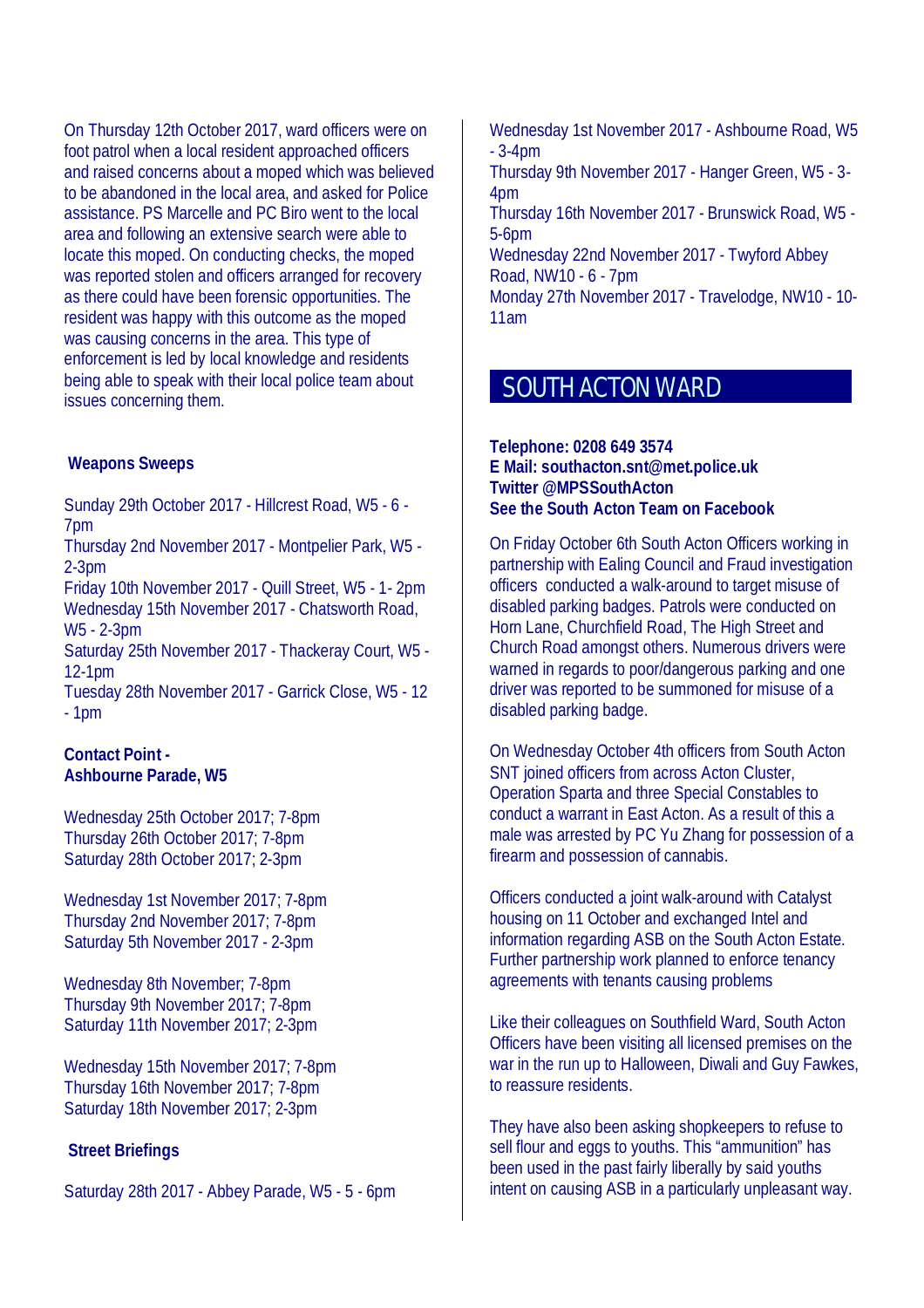They have also been conducting daily Weapons Sweeps on the South Acton Estate, with specific emphasis on Clandon Close, Mill Hill Gardens and Buckland Walk.

They have also been working closely with Ealing Council to reduce ASB on Clandon Close.

#### **Forthcoming Events**

#### **Cuppa with a Copper**

Starbucks, Ealing Common - 11/11/17 - 1200 -1300

Jungle Café - 23/11/17 - 1100 - 1200

**Street Briefings** 

Clandon Close - 04/11/17 - 1200-1300

Chaplin House - 17/11/17 - 1700 - 1800

Petersfield Road - 30/11/17 - 1700 - 1800

## **EAST ACTON WARD**

**E Mail: eastacton.snt@met.police.uk Telephone : 0208 721 2708 Twitter @MPSEastActon See the East Acton Team on Facebook**

The team have given out several traffic tickets this week. One of these was to a driver who's MOT expired months ago. He stated that he was paying monthly for it, obviously confusing Tax and MOT. Officers also made three arrests this week. One was a street drinker from Bromyard Avenue who was arrested for breaching his ASBO conditions. He was charged and remanded for court over the weekend.

Another man was rough sleeping in hotel toilets and gave false details to officers. The team were not fooled and managed to confirm his real identity. While doing this they discovered and that he was wanted for an offence back in July.

 A third male was arrested for abstracting electricity as he had damaged and tapped into a lamp post to charge his devices near Perryn Avenue. This was obviously an extremely dangerous thing to do. This risk was narrowly avoided as could have caused a serious fire or electrocution if not spotted by the team.

The team also stopped a moped rider who was seen riding on the pavement as a short cut. He was checked and found to have a revoked driving licence, which meant his vehicle was seized and he had a long walk home, as well as penalty points and fines to receive in the post in the near future!

#### **Forthcoming Events**

#### **Cuppa with a Copper**

Weds 9 Oct Acton Park Café 12-1pm

**Street Briefings** 

Thurs 10 Oct East Acton Lane 1-2 pm

## **ACTON CENTRAL WARD**

**Telephone: 0208 721 2921 E-mail actoncentral.snt@met.police.uk Twitter @MPSActonCentral See the Acton Central Team on Facebook**

On 4th October PS Matt Buckland attended the Acton Central ward forum with the three councillors for the area. It was a good turnout with a number of local issues being raised.

A resident raised the issue regarding inconsiderate parking at the junction of HORN LANE & STEYNE ROAD. We are aware of this issue as are the council. Parking enforcement is in general terms now a council enforcement issue rather than police. However as the parking and late nights gatherings are effecting the quality of life for our residents we are looking at ways to stop the problem. PS Matt Buckland has patrolled the area and issued vehicles parked in such a manner with warning notices, and in the coming weeks this will turn to fines! We also believe that the vehicles are being parked by patrons of two local establishments. We will be attending these venues in order to speak with the management and get them to ensure the message around parking is passed on to their customers.

Also raised was the issue of drink & drug use in and around Poets Corner and the community garden. The area is patrolled regularly by the team and receives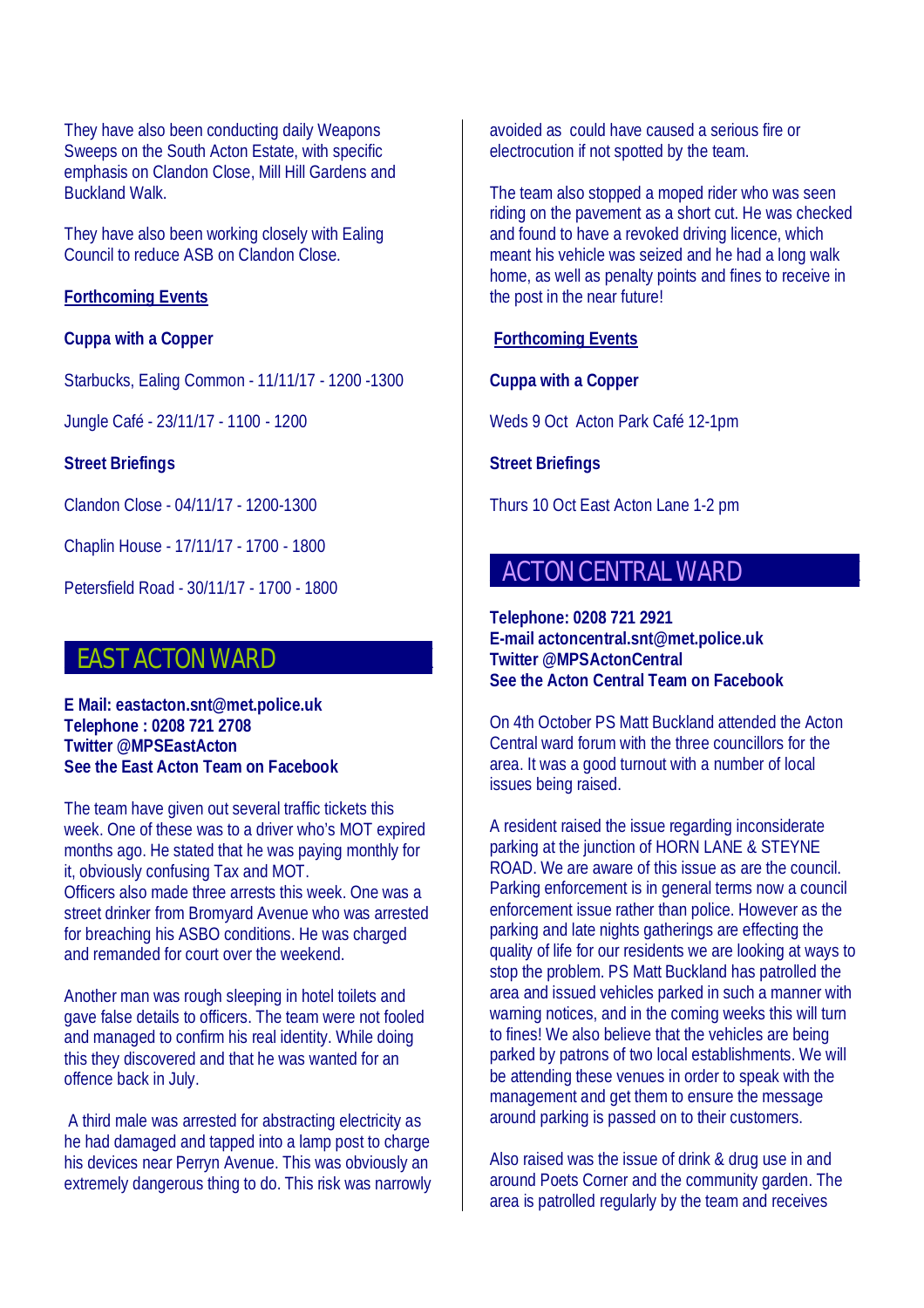regular visits from one of the council's mobile CCTV vehicles, so the fact that this was raised came some what as a surprise. This goes to emphasize the importance of taking the opportunity to raise issues to us through the various forums. We have changed our tactics around this and have conducted patrols later into the evening and will be altering shifts where possible to identify those who will seek to ruin such a lovely community location.

Air quality in the Acton Central area was raised, and though not a police matter the sergeant explained to the audience that his team were doing what they could to ensure that simple road traffic legislation is adhered to by commercial vehicles, in particular around use of the bridge over Acton Main Line by overweight vehicles.

It was an event where a number of people wanted to raise issues, however due to time constraints were unable to do so.

PS Matt Buckland invited anybody who wished to raise a policing issue in the Acton Central area to attend the Ward Panel which is taking place on 26th October 2017 at 7pm in the Friary Park Community Centre.

The more observant of you will have not failed to notice graffiti around the town centre area of the ward. We are mot ignoring this and believe it to be the same person who is committing most of this criminal damage. We are in the process of collecting all the necessary evidence so that we can invite the suspect to the police station to be interviewed. Watch this space…

PC Dave Loveday and PC Chim Nweke have been talking a lot with local young people recently and have suggested a "build a bike" scheme, which is already run in Acton. The idea is that the young people learn to mend and maintain their pedal cycles. The hope is that it will divert them from more troublesome activities. As is the way of the world funding will be an issue, however we are open to ideas as to how this can be done.

The two officers also responded to an emergency call in Rosemont Avenue. The call started as a dispute between the landlord of the property and one of the tenants. The situation escalated however, with the tenant arming themselves with a knife and threatening to kill the landlord. The officers were first on scene entered the address and managed to diffuse the situation. The suspect was arrested and is currently under investigation.

On 10th October PC Dave Loveday was called to court to give evidence in relation to a mobile phone offence. We have emphasised the bare facts time and time again: **It is dangerous and there is no excuse!** The defendant failed to attend court and was issued with 6 points, £250 fine and £ 150 costs.

Please, please don't use your hand held mobile phone whilst driving. If we see you we will stop you and we will prosecute you!

We have previously talked about the suspect daubing graffiti around Acton, well the investigation continues, however on 10th October he was stopped next to some still damp scrawling on a telephone exchange box. He was searched however no item found.

Whilst on patrol the following day officers stopped some males who were in possession of 12 bottles of Becks. Street drinking is one of our biggest issues and is regularly raised by residents. We don't tolerate Anti-Social Street drinking, and will use powers to confiscate and pour away alcohol and will use community protection notices to prevent offenders from continuing with this behaviour.

PS Matt Buckland is currently looking to ensure that the whole Acton Cluster approaches the issue in the same way to ensure those that reduce the quality of life of others through anti-social street drinking are dealt with promptly and effectively.

#### **Forthcoming Events**

#### **Cuppa with a Copper**

Weds 25 Oct franks Churchfield Rd 12pm-1pm

#### **Street Briefing**

Fri 27 Oct Emmanuel Rd 5-6pm